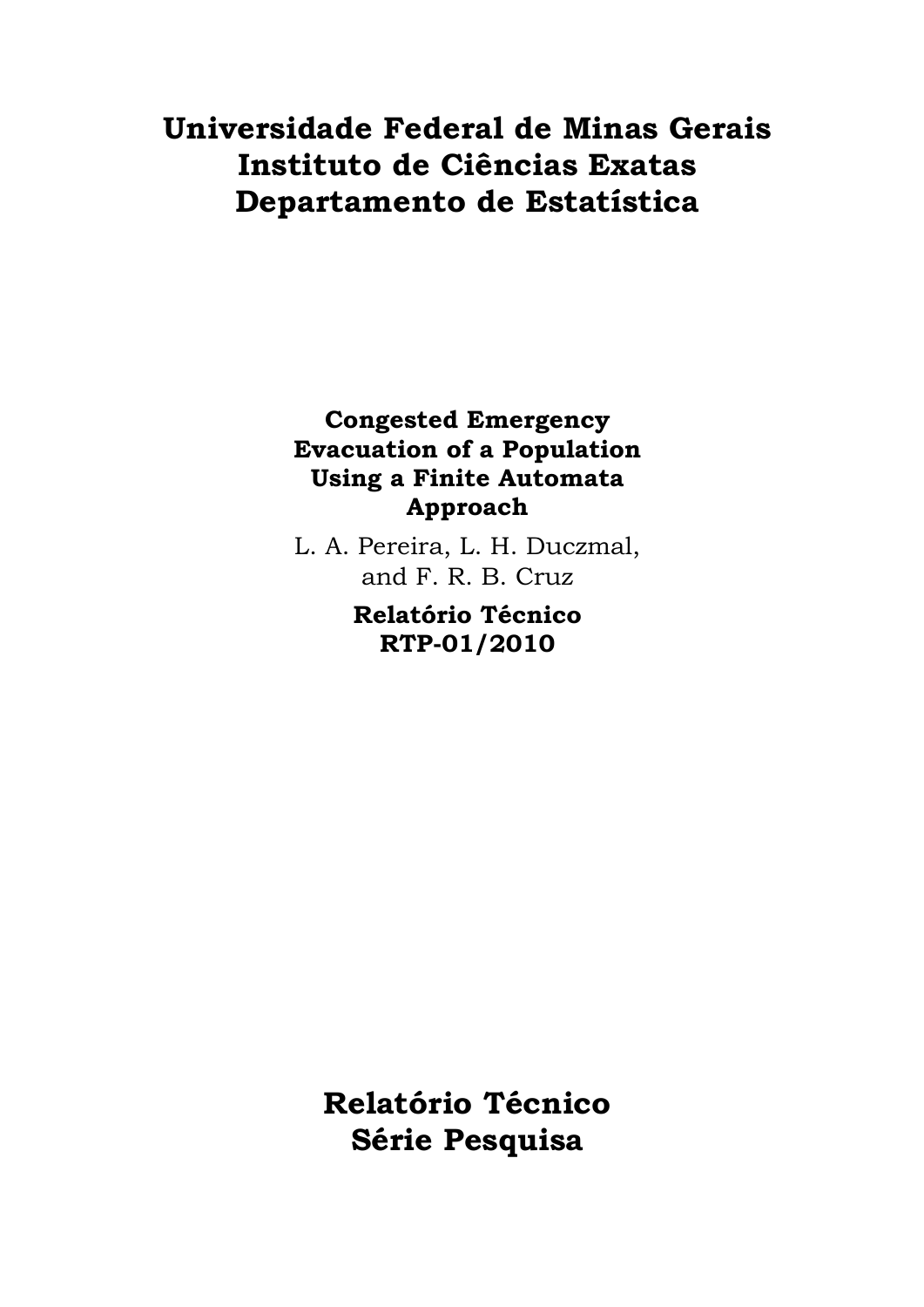## **Congested Emergency Evacuation of a Population Using a Finite Automata Approach**

**L. A. Pereira**

Faculty of Mathematics, Federal University of Uberlândia, 38400-902, Uberlândia, MG, Brazil E-mail: leandro@famat.ufu.br

#### **L. H. Duczmal F. R. B. Cruz<sup>1</sup>**

Department of Statistics, Federal University of Minas Gerais, 31270-901, Belo Horizonte, MG E-mail: {duczmal,fcruz}@est.ufmg.br

**Abstract:** In this paper, we address a model for population evacuation during a congested emergency event. The model employs cellular automata for space modeling and the Schadschneider model to derive the transition probabilities for the motion of the pedestrians. We describe an extension of the transition probability model that includes a component to take into account the intuitive idea that speed can be considered a direct function of population density in the modeled environment. A simulation program was encoded in C++ because of the efficiency, portability, and robustness of the programming language; the program is available from the authors upon request for educational and research purposes. A real situation was modeled and simulated with the program. All the data generated were analyzed to show the efficiency and accuracy of the new approach. Interesting new insights emerged from this analysis; notably, the results obtained are consistent with a well-known extreme value distribution.

**Keywords:** Finite automata; evacuation total time; extreme value distribution.

#### **1. Introduction**

1

mergency traffic computational models have drawn much attention from researchers In several areas, mainly because of the widespread availability of inexpensive and powerful computers needed to successfully address the sophistication of these models and also because of the obvious practical applications in many real-life situations. Usually, the E

<sup>&</sup>lt;sup>1</sup> Corresponding author. E-mail: [fcruz@est.ufmg.br.](mailto:fcruz@est.ufmg.br) Phone:  $(+55\ 31)$  3409 5929.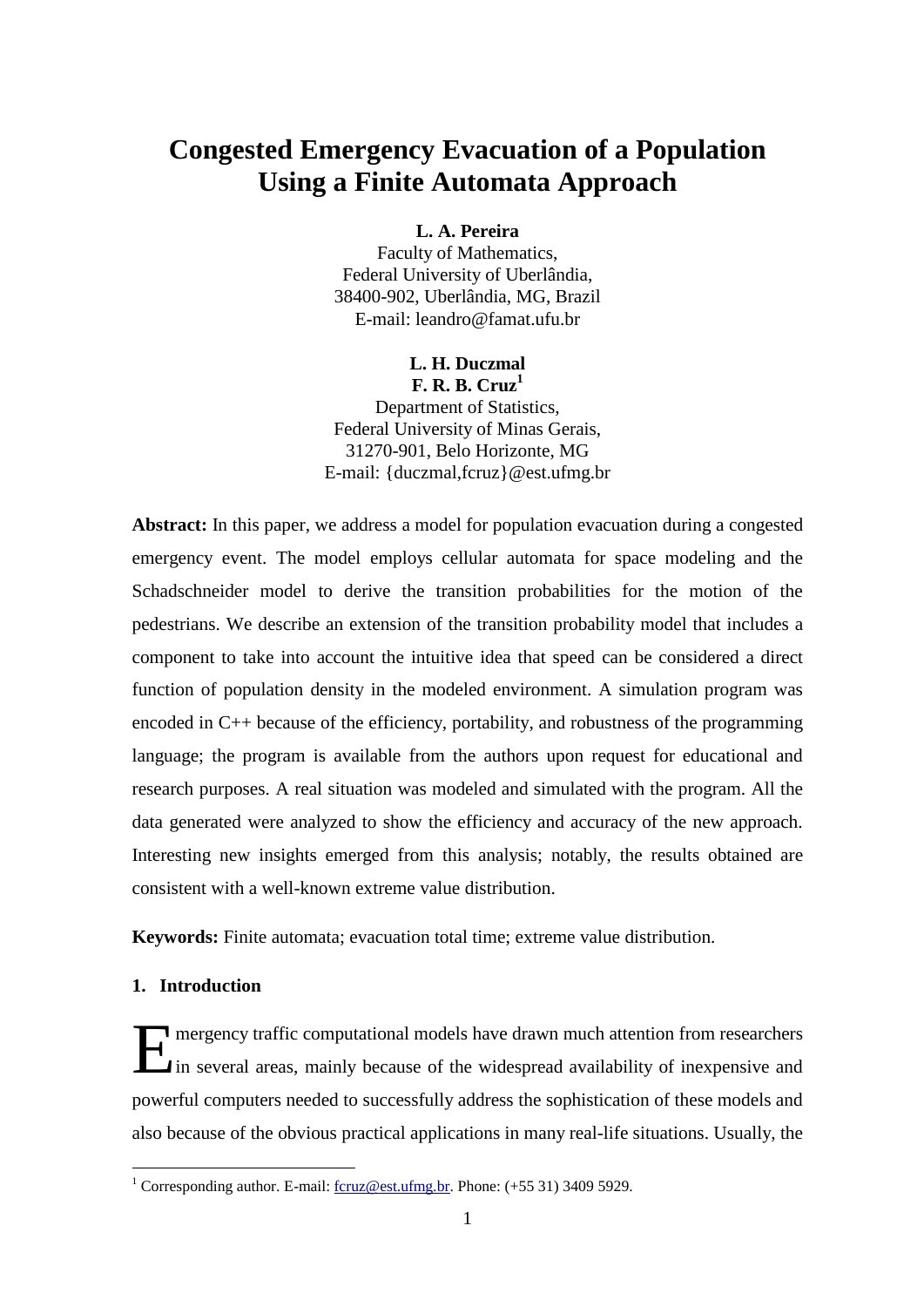metric used to assess the quality of a practical scenario is evacuation time (Zarboutis & Marmaras, 2007). Estimating evacuation time involves situations in which people must evacuate an environment in the shortest time possible because of natural or man-made emergency events such as hurricanes, floods, wildfires, and chemical spills.

The models that have been developed in the past to study evacuation problems use a variety of different methods, including Monte Carlo simulations (Kirchner & Schadschneider, 2002a; Smith et al., 2009), queueing (Stepanov & Smith, 2009), and network theory (Cruz et al. 2005). Simulations can be considered in either a macroscopic or a microscopy way. Examples of the latter include the multi-agent cellular automata method (Hamagmi & Hirata, 2003; Song et al., 2006), which is the focus of this paper.

The main objective of this paper is to propose a new simulation model to analyze the traffic of people under emergency situations based on Schadschneider's (2002) model. The importance of this study arises from the importance of determining the best options or strategies for escape when site sheltering is not a preferred option, such as when infrastructure is damaged by hurricanes, floods, and fire.

The rest of this paper is organized as follows. In Section 2, we provide an overview of cellular automaton models and present some recent publications in the area. In Section 3, we present the proposed model. Some experiments that were performed are described and discussed in Section 4. Finally, in Section 5, we close the paper by summarizing our findings and discussing topics for future research in the area.

#### **2. Overview**

Modeling the space floor by means of cellular automata is convenient especially because of the ease with which this approach models the location of doors, corridors, and barriers, which may be crucial in an emergency evacuation. Traffic flow usually occurs in an environment (such as rooms, corridors, and stairs) in which there is only a limited amount of space available. Each individual occupies a certain area in that space, and therefore, the movement of people depends on the existence of obstacles, the density of people and the location of doors. We assume that each person is contained in a cell. According to Wolfram (1994), the idea behind these models is to consider each position (or region) of the space as a cell, which is assigned a state. The state of each cell is changed according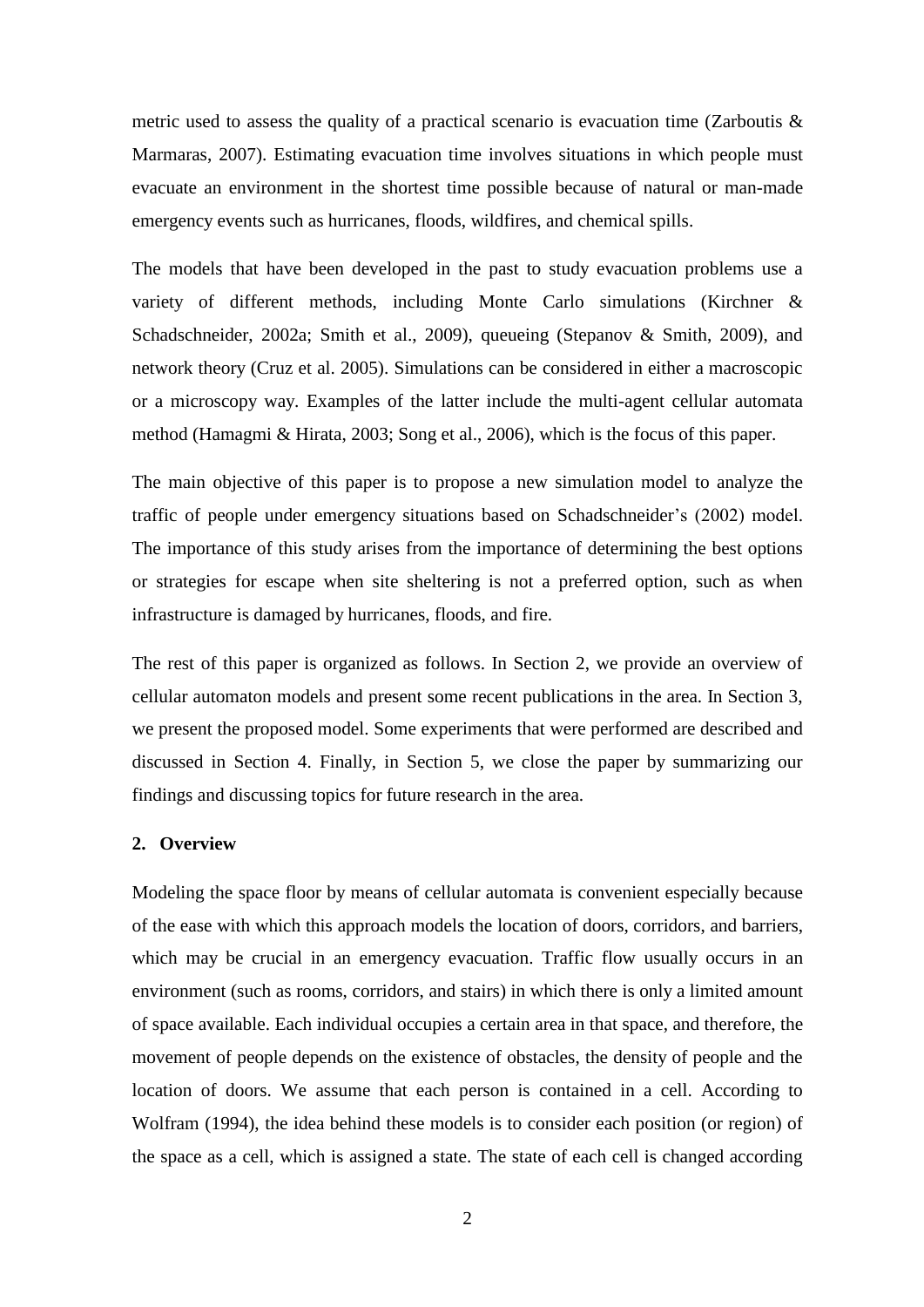to its state and its neighbors in the previous time step through a set of rules that attempt to mimic the biological and/or physical laws governing the real-life system. Figure 1 shows a cell in the environment and is represented by the central square. The arrows indicate all possible movement of a person in that cell. We assume that an environment can be fully distributed, so that each resulting area may contain just one person. A reasonable estimate for this area would be a square of size 44,7 cm ( $\sqrt{0.2}$  m) because at a density of 5 ped/m<sup>2</sup>, forward movement essentially comes to a halt (Tregenza, 1976). Notice that this value is somewhat in agreement with the cell size of 40 cm x 40 cm suggested by Kirchner et al. (2003).



*Figure 1: Representation of a cell and its possible shifts*

As such, it is possible to describe the location of a person in terms of rows and columns (*x*, *y*). Therefore, we can represent an environment as an *n* x *n* array in which each position is a physical area of  $0.2 \text{ m}^2$  that contains only one cell. This array is called an environment matrix. Each position  $(x, y)$  of this matrix has a value that is equal to 1 when filled by a person and 0 when empty. It provides an aerial view of an environment simulation of people occupying (or not) a particular area. Moving from position (*x*, *y*) to position  $(x, y+1)$  indicates that a change of state (or position) of a person has occurred, which represents his/her displacement in the environment one step further.

For purposes of simulation, another matrix called the auxiliary matrix is necessary. This matrix has the same dimensions as the environment matrix described above but only includes environmental information such as the location of doors, fixed or moving obstacles (such as chairs or tables), and physical limits (i.e., walls). A numeric code is assigned to these obstacles, and during the simulation, this information constrains the modeled persons, who obviously cannot occupy space with these obstacles. The auxiliary matrix is provided by the user through an ASCII file.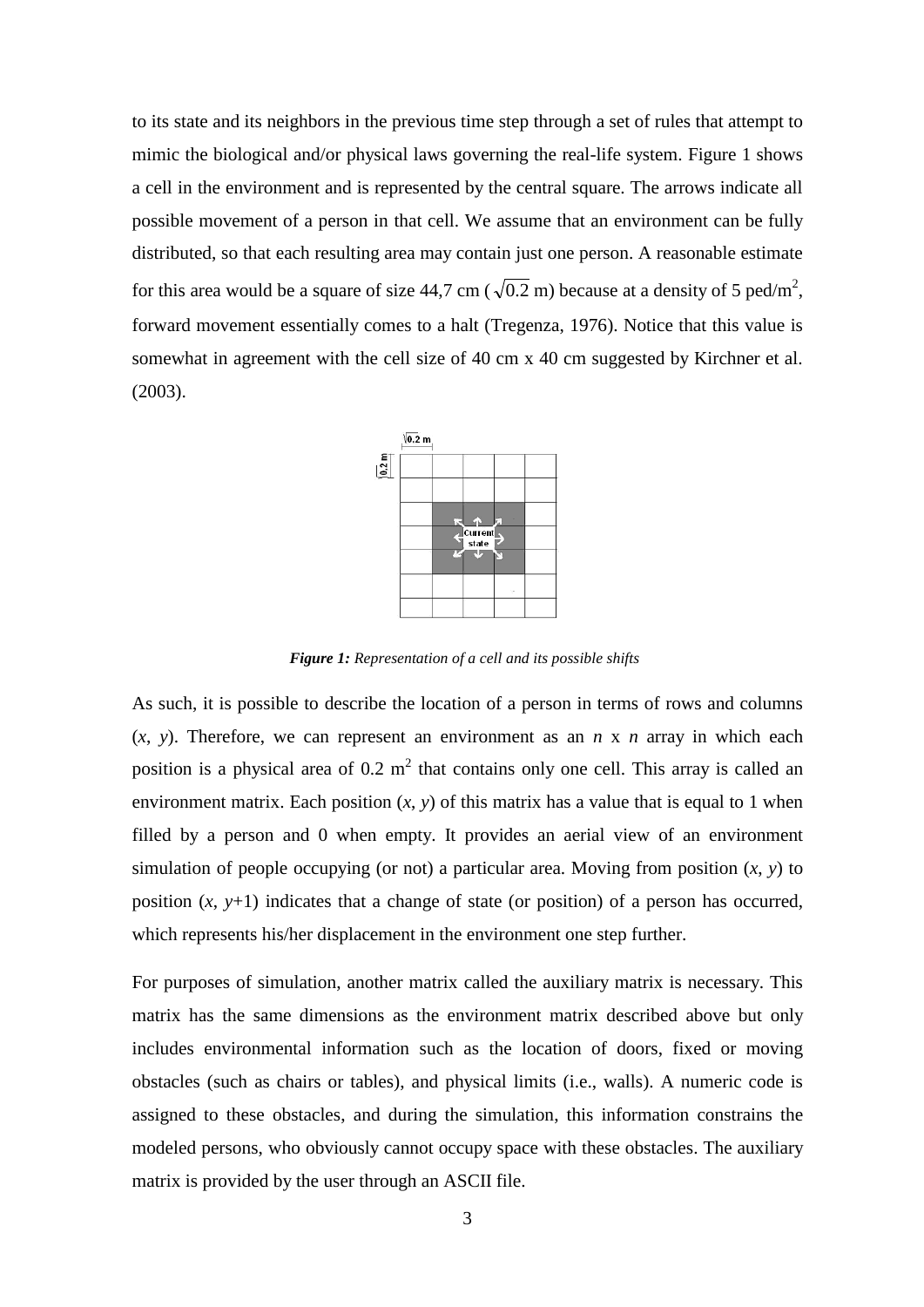To move through space, the probabilities of each person moving (or not) to a close, unoccupied neighborhood must be set. The transition probabilities have the same structure as that presented by Kirchner and Schadschneider (2002b), with several components that are used to represent the interactions between people, barriers, knowledge of the area, and the speed model (Frank & Dorso, 2009). A speed model dependent on the congestion status is a novelty introduced by the present paper into Schadschneider's (2002) model, as we will show below.

Regarding the interactions between people, the model allows for a trail to be left by other people who have followed the same path as the present person. This trail models the movement of people who are in an unknown place and would thus have to follow somebody else who already had found her/his way. For the automaton, such behavior could indicate the most visited areas, which have a higher probability of being chosen in the next step, especially for those who have not passed through this particular area. This component of the model is what we call a dynamic force because this probability is changed each time someone crosses the area. This dynamic force is more evident at the beginning and should have a steady decline because it is assumed that over time, people will have their own particular path rather than use somebody else's path. The interaction between people and obstacles in the field is called a static force because this force remains constant throughout the simulation. In fact, the static force is determined by the configuration of the environment that has been under analysis, which is considered static along time. This force is higher for the paths that lead to safe areas and smaller for areas that are close to walls, obstacles, and counter areas outside (Kirchner & Schadschneider, 2002b).

A new component of the model (and a main contribution of this paper) involves the assumption that the mean speed of a person decreases as the number of people increases and approaches the capacity of the environment under analysis. In other words, the speed of a user should be reduced if the neighborhoods two steps ahead are partially or fully occupied. Likewise, speed can increase when there is no occupation at least two steps forward.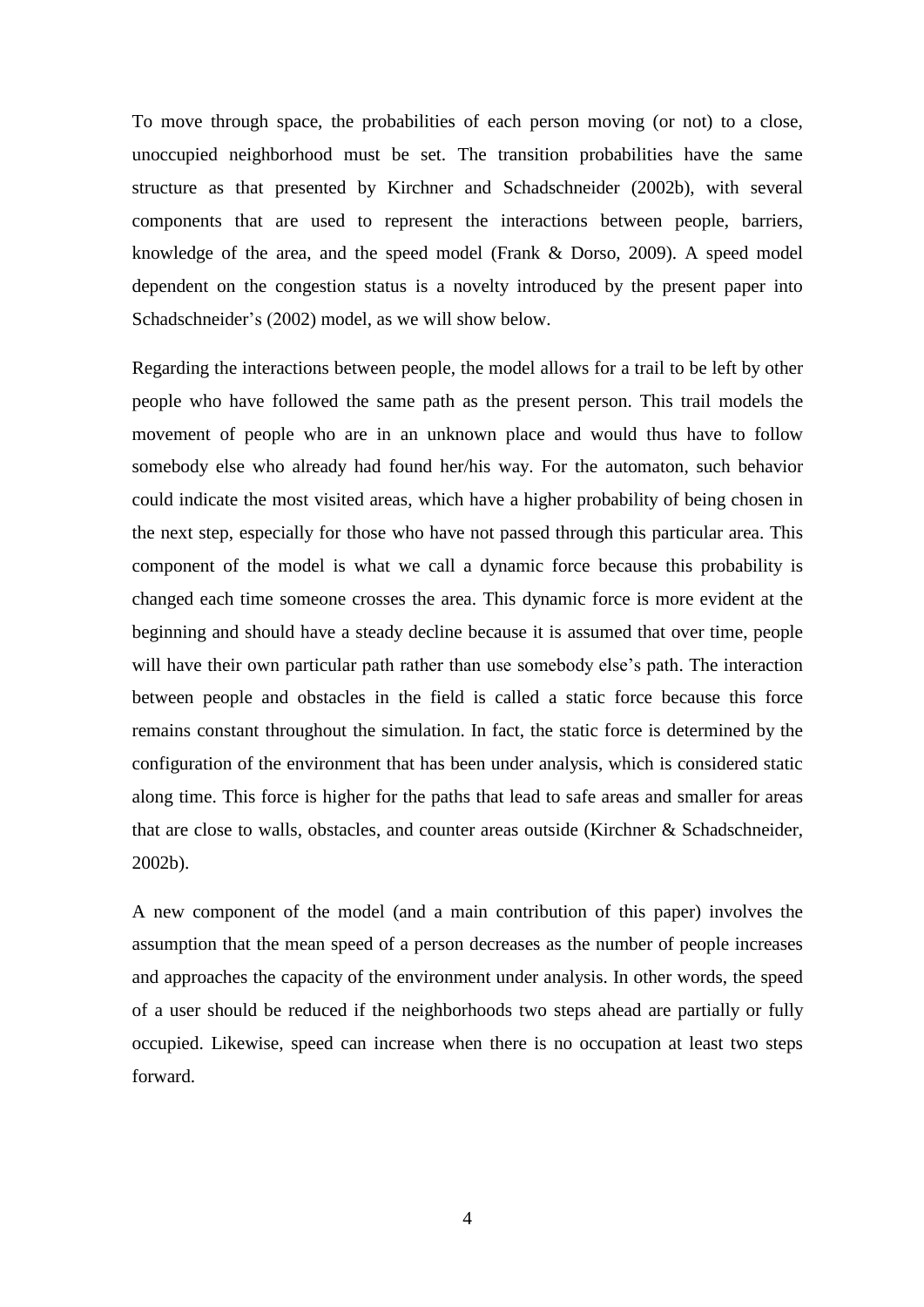As a final note, it is clear that the ideas discussed here do not apply exclusively to pedestrian traffic applications. See, for instance, Schadschneider (2006) for an interesting application to vehicular traffic.

#### **3. The Proposed Model**

All components previously mentioned are part of a model that predicts the final movement probability, that is, the probability that a person moves to a position (*x*, *y*). The initial information is provided by the state matrix  $M$  of dimensions  $3 \times 3$ , which informs the initial probabilities, i.e., the prior probabilities of movement for a person in the environment to a position  $(x, y)$ . An example of matrix *M* may be seen in Figure 2-a, in which the probabilities of moving from cell to cell as well as the likelihood of nonmovement (i.e., the probability of maintaining the same position) are determined. The values in matrix *M* should be defined by the analyst based on all available information on the phenomenon under analysis.

|      |      |      | 0.01 | 0.01 | 0.02 | 0.04 | 0.07 |
|------|------|------|------|------|------|------|------|
|      |      |      | 0.01 | 0.01 | 0.03 | 0.06 | 0.10 |
| 0.03 | 0.07 | 0.10 | 0.01 | 0.01 | 0.05 | 0.08 | 0.13 |
| 0.05 | 0.15 | 0.40 | 0.01 | 0.01 | 0.03 | 0.06 | 0.10 |
| 0.03 | 0.07 | 0.10 | 0.01 | 0.01 | 0.02 | 0.04 | 0.07 |
|      |      |      |      |      |      |      |      |

```
a) matrix M1 (2x2) b) matrix M2 (5x5)
```
*Figure 2: Examples of matrix M, which contains the prior probability of moving from one cell to another*

The posterior probabilities are calculated using Schadschneider's (2002) model, which provides a way to update prior probabilities according to the following equation:

$$
P_{xy} = N \exp(k_d D_{xy}) \exp(k_s S_{xy}) M_{xy} (1 - n_{xy}) \xi_{xy}.
$$
 (1)

Note that,  $P_{xy}$  is the posterior probability that a person moves to position  $(x, y)$ .  $M_{xy}$ represents the priori probability that a person moves to position  $(x, y)$ , obtained from matrix *M* (see examples in Figure 2).  $D_{xy}$  is a numeric value that represents the strength of the dynamic field for position  $(x, y)$ , which is obtained from a matrix  $D$  of equal size of the environment matrix. Finally, *Sxy* is a numeric value that represents the strength of the static field for position  $(x, y)$ , which is also obtained from matrix *D*. Matrix  $S_{xy}$  is a numerical value (or weight) that is determined beforehand and remains fix. Generally,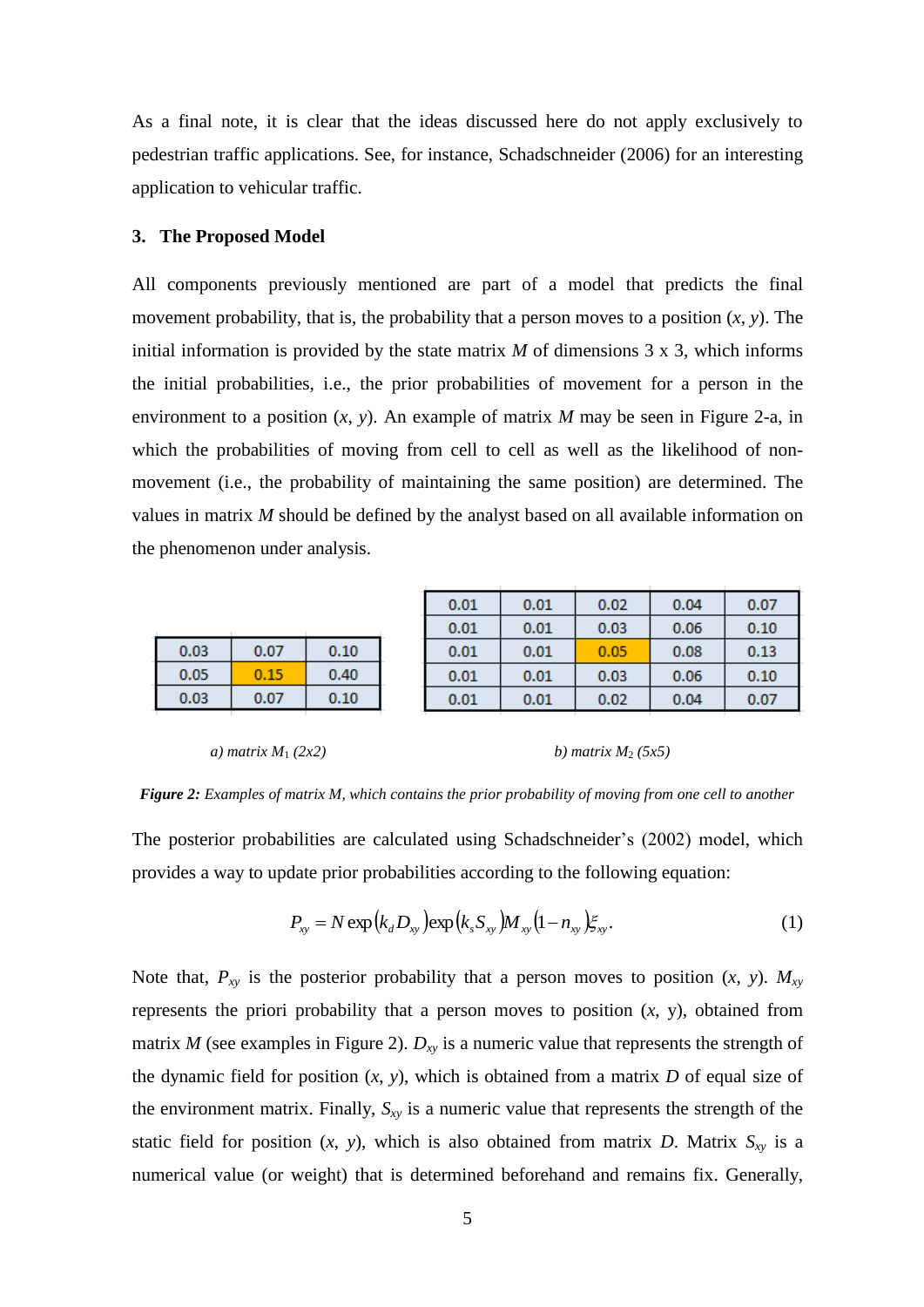high weights are assigned to positions in the array environment that are close to the exits or located in more central areas. The closer to obstacles or walls is the position (*x*, *y*), the lower are the values of  $D_{xy}$ . A constant  $k_s$  represents the contribution of this weight. Note that if  $k_s$  equals zero, it means that the influence of the static force is eliminated from the posterior probability  $P_{xy}$ . The constant *N* is simply a normalizing constant that ensures that  $\Sigma_{x,y}P_{xy} = 1$ . The number of people in cell  $(x, y)$  is represented by  $n_{xy}$ , but because each cell only holds at most one person at a time, the possible values are only 0 or 1. Finally,  $\xi_{xy}$  is a factor that takes into account obstacles and barriers such that it is 0 if there is an obstacle at position  $(x, y)$  and 1 otherwise.

Note that there is an internal counter for each position  $(x, y)$  in the environment matrix that accumulates points each time a position is visited by a cell that is stored in the same position  $(x, y)$  of matrix *D*. The more times a position  $(x, y)$  is visited, the greater is the probability of it being visited again from another person. Thus, matrix *D* contains the weights for each position  $(x, y)$  of the environment matrix, which can change each step. It is possible to decrease or increase the contribution of the weight of  $D_{xy}$  by means of  $k_d$ Note that if  $k_d$  is equal to zero, we eliminate the influence of the dynamic force on the outcome of the model. Notice that for simulations in which the influence of a trail is more evident, as in a colony of insects, we can use high *k<sup>d</sup>* values. However, for simulations of traffic flow, the trail should be strong so as to conveniently simulate environments in which the knowledge of persons of that environment is not as high (for example, shopping malls, fairs, and other events) as when people tend to follow the crowd in emergency events.

A rather straightforward assumption is that the trail effect decreases in most cases as time goes by. We assume that at some time, the effect of the trail will be reduced because people will be aware already about the best directions to follow, and as a result, the flow of movement will become almost independent of the trail effect. In Schadschneider's (2002) model, this effect is included by means of the following equation:

$$
k_d^{(t)}=k_d^{(t-1)}\times Q,
$$

where  $k_d$ <sup>(*t*)</sup> represents the value at the current step *t*, and  $k_d$ <sup>(*t*-1)</sup> represents the value at the previous step *t*-1 such that  $P_{xy} \rightarrow M_{xy}$ , when  $t \rightarrow \infty$ . Factor  $Q$  (0≤  $Q \le 1$ ) represents the decay rate associated with *kd*.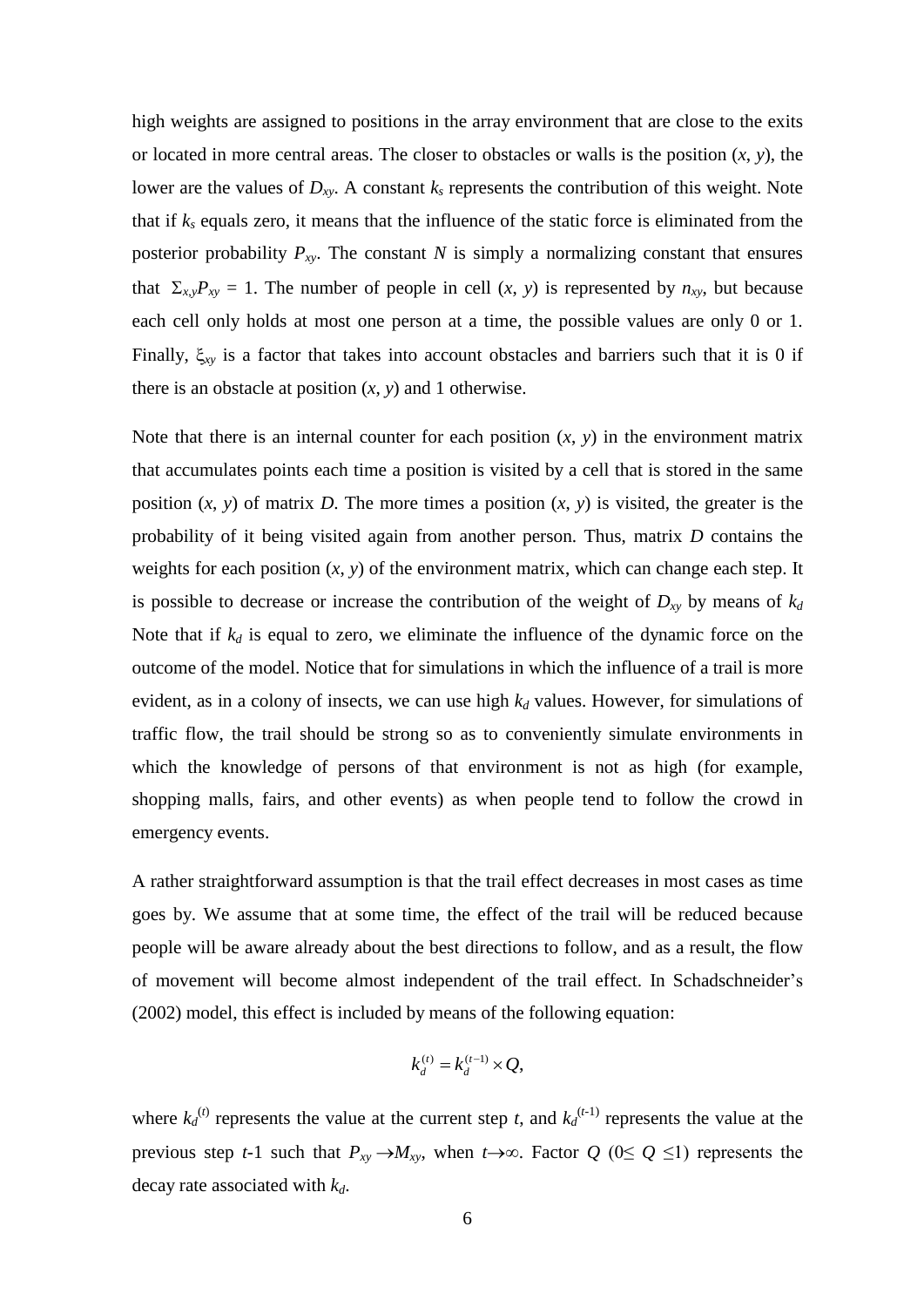Note that the usual 3x3 matrix *M* (Fig. 2-a) only provides the probabilities of moving to an immediate neighboring cell. However, if matrix *M* is extended to dimension 5x5 (Fig. 2-b), we can assign probabilities of moving to a neighborhood within a two-step distance of the current position in any direction. In this case, we derive a speed that is twice as high for such a person. The 3x3 matrix *M* is called  $M_1$ , and  $M_2$  represents the 5x5 matrix *M* (see Fig. 2-b). Thus, a modified equation for the posterior probabilities is derived as:

$$
P_{xy} = N \exp(k_d D_{xy}) \exp(k_s S_{xy}) M_{1_{xy}}^{V_{xy}} M_2^{(1-V_{xy})} (1 - n_{xy}) \xi_{xy},
$$
 (2)

where  $M_{1xy}$  and  $M_{2xy}$  represent the numerical values of position  $(x, y)$  of the matrices  $M_1$ and *M*2, respectively. The term *Vxy* only assumes the values of 0 or 1 to indicate which of the matrixes  $M_1$  and  $M_2$  are used to compute  $P_{xy}$  for position  $(x, y)$ . The term  $V_{xy}$  assumes a value of 0 if the entire neighborhood two steps away is unoccupied, whereas the term assumes a value of 1 if there is any occupation within two steps surrounding the position  $(x, y)$ . Note that matrices  $M_1$  and  $M_2$  may not occur simultaneously.

Based on this procedure, the average speed of a person should double if there is available space to move (which is determined by matrix  $M_2$ ). Otherwise, the mean speed decreases.

#### **4. Experimental Results**

The two models Eq. (1) and Eq. (2) were encoded in  $C_{++}$ ; the software is available directly from the website<sup>2</sup> or from the authors upon request for educational and research purposes. In the simulations performed in this paper, we assign  $Q = 0.99$  to represent a slow reduction of the trail effect. This value is usually arbitrary; further analysis of this issue should be undertaken in future studies. Note that matrix  $M$  (i.e.,  $M_1$  or  $M_2$ ) must be rearranged during the simulation. The numerical values of the array are rearranged according to the position occupied by the cell. Each division of the space contains a numeric code ranging from 1 to 8 that determines the preferred direction of a cell given its position in time. This scheme is depicted in Figure 3. These codes are provided by the analyst before simulation based on a table in ASCII format. This process represents human vision in the artificial world, as it is through vision that we recognize the preferred directions of displacement. Fig. 3 shows the arrows indicating the preferred direction for

1

<sup>2</sup>URL: [http://www.est.ufmg.br/ftp/duczmal/auto.](http://www.est.ufmg.br/ftp/duczmal/auto)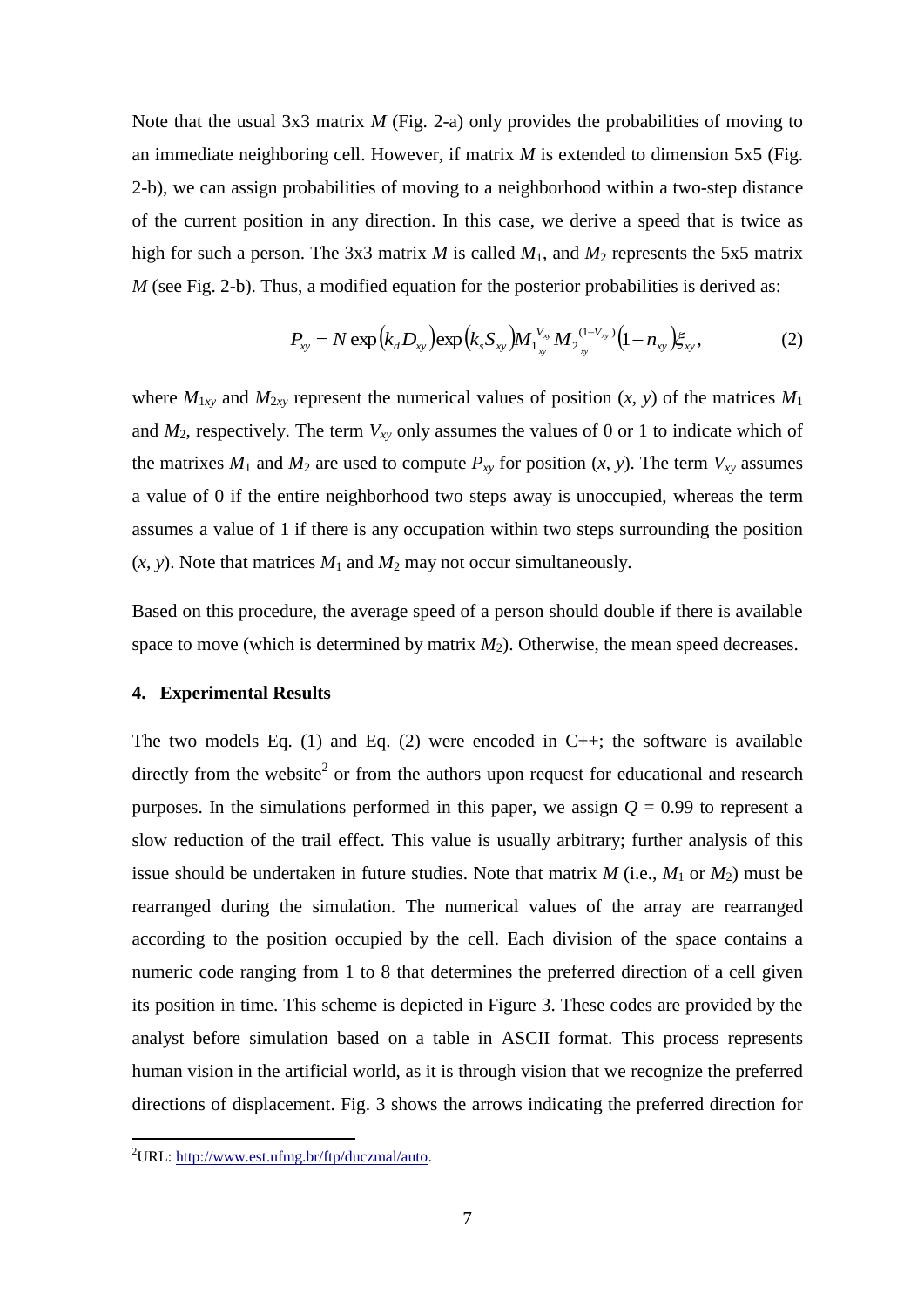each code. Note that the values of probabilities in the matrix *M* turn as we turn the direction.

|      | 1 $\rightarrow$ |     |      |      |      | $3\sqrt{ }$ |      |      |      |      |      |
|------|-----------------|-----|------|------|------|-------------|------|------|------|------|------|
| 0.01 | 0.02            | 0.1 | 0.1  | 0.7  | 0.1  | 0.01        | 0.01 | 0.01 | 0.1  | 0.02 | 0.01 |
| 0.01 | 0.03            | 0.7 | 0.02 | 0.03 | 0.02 | 0.02        | 0.03 | 0.02 | 0.7  | 0.03 | 0.01 |
|      |                 | 0.1 | 0.01 | 0.01 | 0.01 | 0.1         | 0.7  | 0.1  | 0.1  | 0.02 | 0.01 |
| 0.01 | 0.02            |     |      |      |      |             |      |      |      |      |      |
|      | 5 A             |     |      | 6 A  |      |             | 7K   |      |      | 8 K  |      |
| 0.02 | 0.1             | 0.7 | 0.01 | 0.01 | 0.02 | 0.7         | 0.1  | 0.02 | 0.02 | 0.01 | 0.01 |
| 0.01 | 0.03            | 0.1 | 0.01 | 0.03 | 0.1  | 0.1         | 0.03 | 0.01 | 0.1  | 0.03 | 0.01 |

*Figure 3: Configuration of matrix M for each cell location*



*a) result at the beginning of simulation b) result by the end of simulation*

*Figure 4: Simulation shots at two different times: start and after nearly all rooms are empty*

The example we show here is the simulation of a rather complex environment presented in Fig. 4. In the figure, the doors are identified by traces of darkness. We remark that such an environment can be remodeled without requiring any changes in C++ code. Any configuration or reconfiguration of the environment may be performed by the user with the help of a program such as Microsoft® Excel. Fig. 4 shows snapshots at two crucial moments, i.e., right after the beginning of the simulation (Fig. 4-a) and approximately halfway through the simulation (Fig. 4-b).

To study overall evacuation time, we must establish some relationship between the time in minutes and number of steps of the simulation. We know that the movement of a person follows a discrete process in which displacement is rendered frame by frame. Each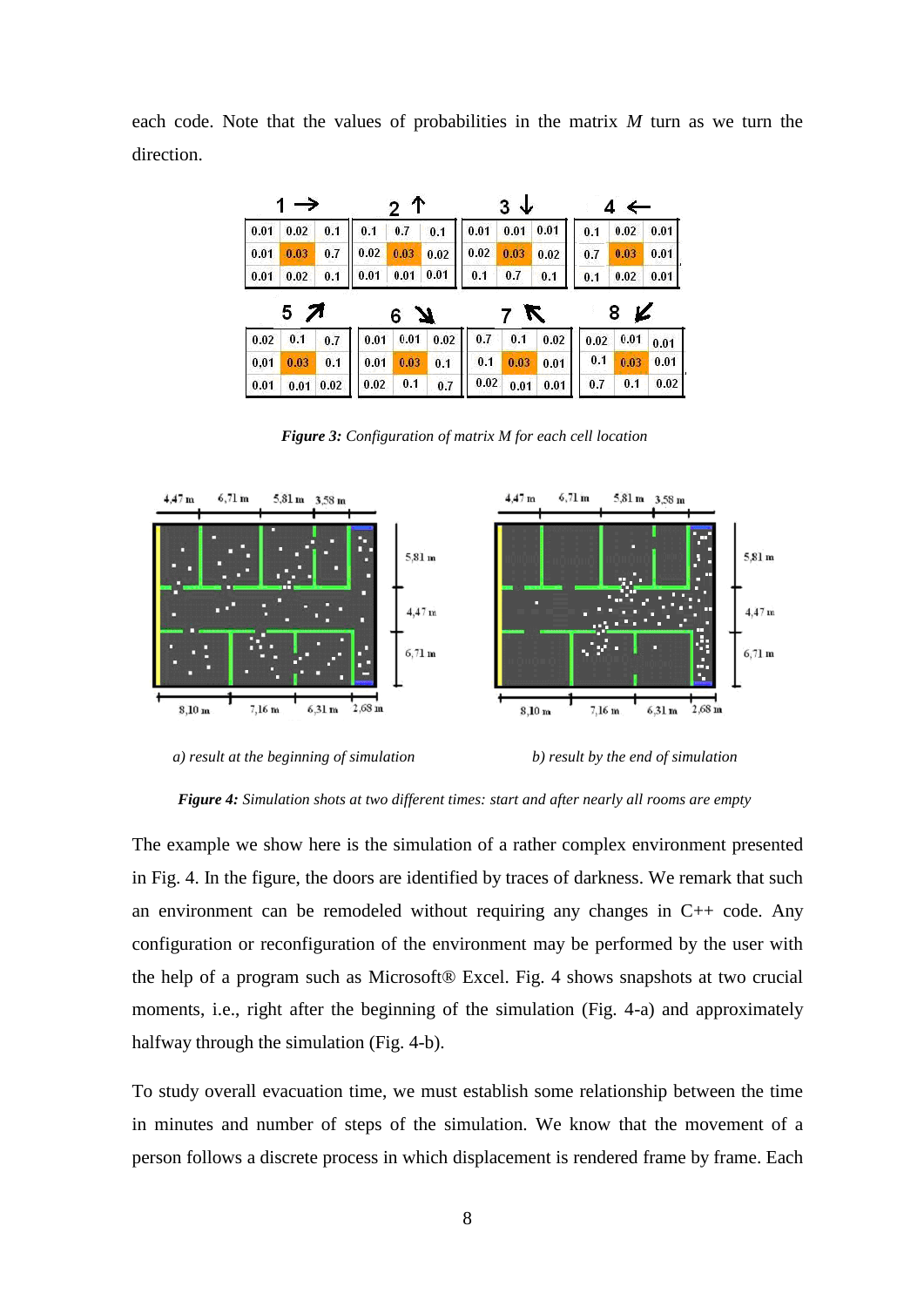step of the movement represents a step in the simulation. According to Tregenza (1976), the average walking speed of a lone occupant in an environment may be assumed to be about 1.5 m/s. Thus, some person that covers the distance of 44,7 cm ( $\sqrt{0.2}$  m, that is, a simple shift on the 0.2  $m^2$  grid that discretizes the environment) would take about 0.298 seconds to complete, resulting in Eq. (4), which provides the total evacuation time. Variable *nsim* represents the total number of discrete steps performed in the simulation before the latest cell leaves the environment.

total evacuation time (min.) = 
$$
\frac{n_{\text{sim}} \times 0.298}{60}.
$$
 (3)

All simulations were carried out until all persons leave the environment, and then Eq. (3) was applied to provide the estimates of the total evacuation time in minutes. Table 1 shows the results of 1,000 replications for the models described by Eq. (1) and Eq. (2) with 5% and 10% occupation of the total space capacity. These densities were obtained from empirical studies (results not shown) regarding the maximum capacity of an environment in normal working conditions.

| Density |        | Eq. $(1)$     | Eq. $(2)$     | p-value                    |
|---------|--------|---------------|---------------|----------------------------|
|         | Mean   | 1.3927 min.   | $0.7955$ min. | $0.0001$ ( <i>t</i> -test) |
| 5%      | StdDev | $0.0731$ min. | $0.0536$ min. | $0.0000$ ( <i>F</i> test)  |
|         | Mean   | 1.6401 min.   | $0.9721$ min. | $0.0002$ ( <i>t</i> -test) |
| 10%     | StdDev | $0.0914$ min. | $0.0546$ min. | $0.0000$ ( <i>F</i> test)  |

*Table 1: Mean evacuation time (min) as a function of the occupation, for models (1) and (2)*

It is clearly shown in Table 1 that both models, i.e., the traditional model (Eq. (1)) and the new model (Eq. (2)), result in significantly different estimates (*p*-value < 0.05) for the mean evacuation time and variance. This result reinforces the significant effect of adding a new component to the model. As such, there may be some bias in the estimation of evacuation time if one does not take into account the changes in the average walking speed persons may experience in crowded environments. We see that variability is lower in the case in which we use the model described in Eq. (2). This result can be explained by the fact that Eq. (2) assumes that people who are away from the crowd will have an almost entirely clear way ahead of them so that they develop a higher speed until they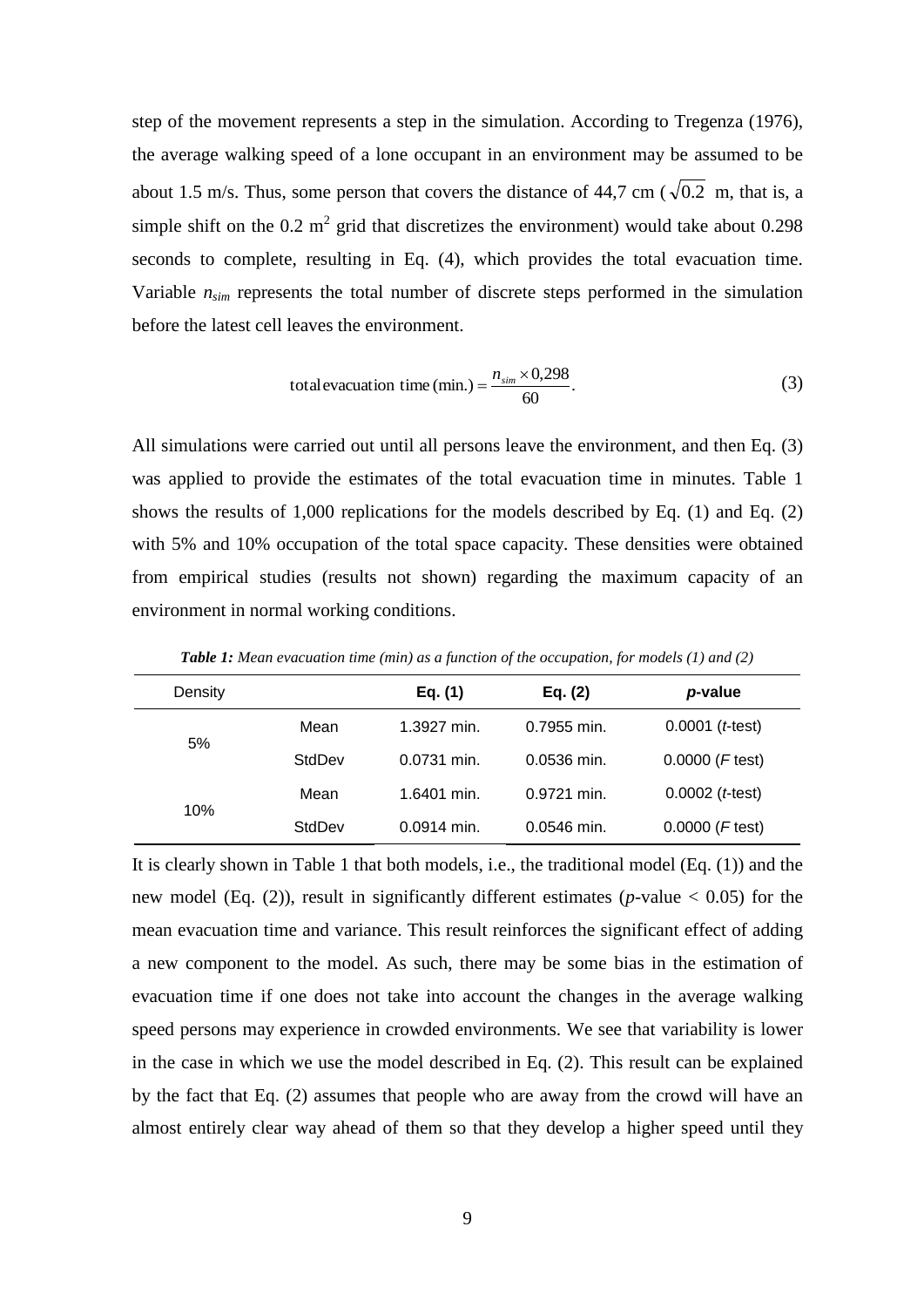reach an overcrowded area and, consequently, develop a lower speed. This phenomenon is noticeable during real-time simulation.

Another aim of this study is to compare the variable obtained in the simulations, that is, evacuation time (or the elapsed time until the latest person vacates the environment), with a particular probability distribution function. The idea is to use some extreme value distribution, which is used to describe the distribution of maximum values in many practical situations, such as height of floods, temperatures, the age of oldest person to die in a city, and so on (Tomazella & Achcar, 1996.). This distribution would be most appropriate for a study about evacuation times. An acceptable fit to some extreme value distribution for the data obtained from the simulation model would be an indication that the simulation model may represent the real-life phenomenon. A random variable that follows the distribution of the maximum extreme values has the following probability density function:

$$
f(x) = \frac{1}{\theta} \exp\left(\frac{-(x-\varepsilon)}{\theta}\right) \exp\left(-\exp\left(\frac{-(x-\varepsilon)}{\theta}\right)\right), -\infty < x < \infty,\qquad(4)
$$

where  $\theta$  ( $\theta > 0$ ) is a scale parameter, and  $\varepsilon$  (- $\infty < \varepsilon < \infty$ ) is a location parameter.



*Figure 5: Simulated total evacuation time (min.), fitted curve, and error bars*

A histogram of the total evacuation time, the fitted curve according to the extreme value distribution, and the error bars are shown in Fig. 5, which is based on a 2,000 step simulation performed under the same conditions used to obtain the results in Table 1 (results not shown are similar for other configurations). The model appears to show good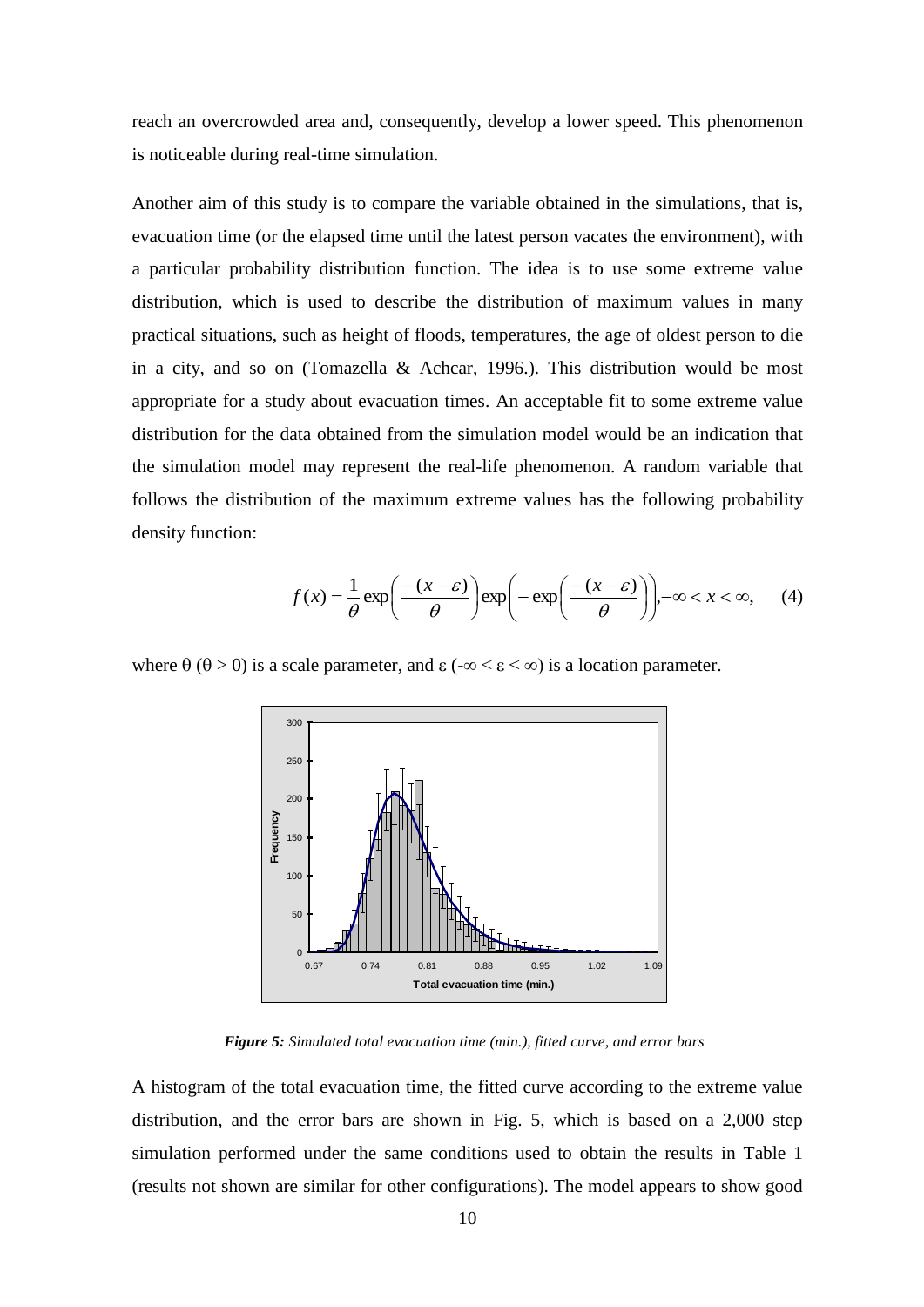fit. In fact, a  $\chi^2$  goodness-of-fit test shows that the model is suitable (*p*-value = 0,137447) to describe the set of data obtained in the simulations<sup>3</sup>.

Mean-square errors (SQE) were computed for the extreme value distribution and some other common probability density functions. The results can be seen in Table 2. Notice that from an analysis of SQE, the extreme value distribution produced the lowest value among all distributions tested. This value is an indication that the extreme value distribution may be one of the most appropriate models for adjusting evacuation times estimated from a simulation of the model described by Eq. (2).

| <b>Distribution</b>  | Mean Square Error |
|----------------------|-------------------|
| Gama                 | 379.0             |
| Lognormal            | 273.1             |
| Weibull              | 656.5             |
| <b>Extreme Value</b> | 183.9             |

*Table 2: Mean-square errors for simulated data on evacuation time and four probability density functions*

#### **5. Conclusions and Final Remarks**

1

This paper discusses improvements in a multi-grid model for pedestrian dynamics based on bionics-inspired cellular automata. The newly-added feature is useful to model congestion effects, which include a well-known reduction in the average pedestrian walking speed and an increase in the number of people in an environment. A program was encoded and made available for research and educational purposes. Computational results have shown that the proposal is quite promising. After analyzing the data generated by the simulation model, we conclude that the inclusion of the new features seems to contribute significantly to making the evacuation simulations more realistic. In fact, adjusting the model to an extreme value distribution indicates a close similarity between the simulation results and the theoretical probability model.

The program developed here is useful for future studies, such as the investigation of the effect of environmental settings at the time of evacuation. Also important is the effect of the population density in conjunction with environmental settings, as the evacuation time may be strongly affected by the location of exits and obstacles. Additionally, it should be

<sup>&</sup>lt;sup>3</sup>For details on  $\chi^2$  goodness-of-fit tests and an interesting application in fraud detection, see Geyer & Williamson (2004).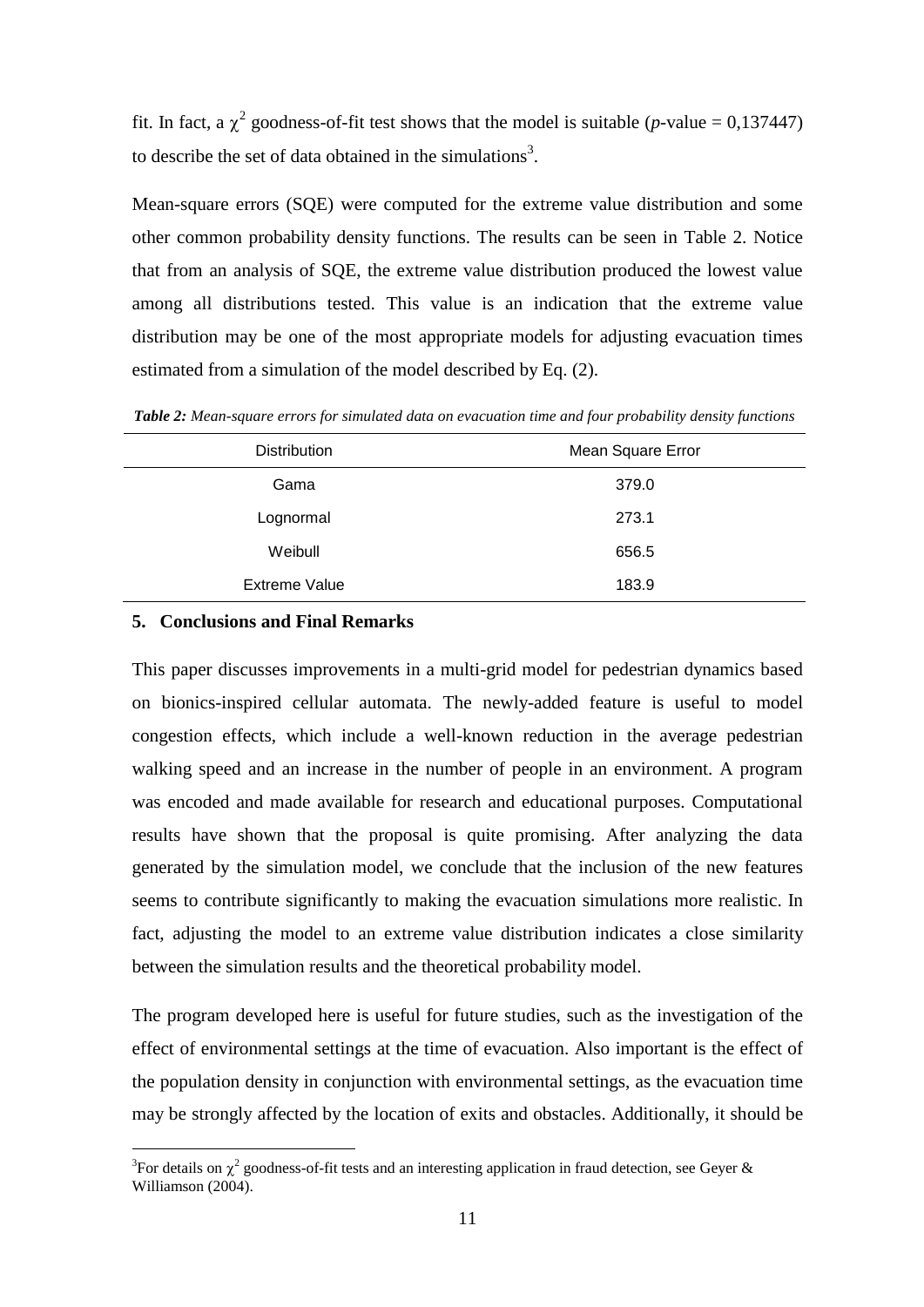worthwhile to analyze methods to search for ideal evacuation routes in order to optimize evacuation times. These are but a few interesting topics for future research in this area.

#### **Acknowledgments**

The research of Frederico Cruz has been partially funded by CNPq (Conselho Nacional de Desenvolvimento Científico e Tecnológico; grants 201046/1994-6, 301809/1996-8, 307702/2004-9, 472066/2004-8, 304944/2007-6, 561259/2008-9, 553019/2009-0, 550207/2010-4), by CAPES (Coordenação de Aperfeiçoamento de Pessoal de Nível Superior; Grant BEX-0522/07-4), and by FAPEMIG (grants CEX-289/98, CEX-855/98, TEC-875/07, and CEX-PPM-00401/08).

#### **References**

- Cruz, F. R. B., Smith, J. M., Medeiros, R., 2005. An M/G/c/c state dependent queueing network simulation model. Computers & Operations Research 32(4), 919-941.
- Frank, G., Dorso, C., 2009. Statistical behavior of pedestrians under panic. In: 2009 Joint Statistical Meetings – JSM 2009, 3878-3883.
- Geyer, C. L., Williamson, P. P., 2004. Detecting fraud in data sets using Benfords law. Communications in Statistics - Simulation and Computation 33 (1), 229-246.
- Hamagami, T., Hirata, H., 2003. Method of crowd simulation by using multiagent on cellular automata. IEEE/WIC International Conference on Intelligent Agent Technology (IAT'03) 46-52.
- Kirchner, A., Klupfel, H., Nishinari, K., Schadschneider, A., Schreckenberg, 2003. Simulation of competitive egress behavior: Comparison with aircraft evacuation data. Physica A 324, 689-697.
- Kirchner, A., Schadschneider, A., 2002a. Cellular automaton simulations of pedestrian dynamics and evacuation processes. In: Fukui, M., Sugiyama, Y., Schreckenberg, M., Wolf, D. E. (Eds.) Traffic and Granular Flow '01, 531-536.
- Kirchner, A., Schadschneider, A., 2002b. Simulation of evacuation processes using a bionics-inspired cellular automaton model for pedestrian dynamics. Physica A 312, 260-276.